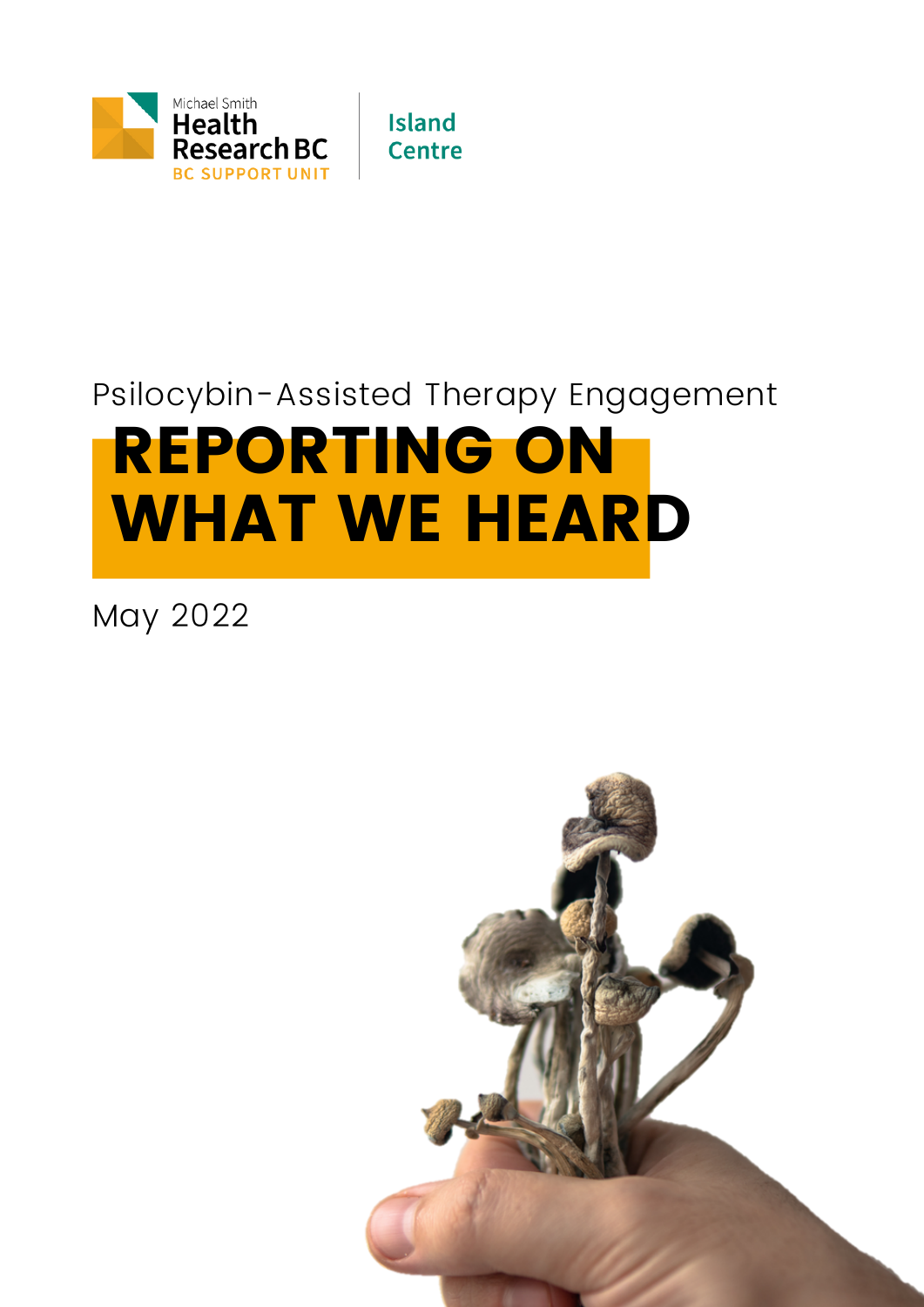### INTRODUCTION

Patients play a key role in advocating for increased access and awareness of Psilocybin-Assisted Therapy (PAT). Patients also help to advance the scientific evidence base of this therapy by participating in research studies. What we know less about is the extent to which patients actively contribute to the development of PAT research, ensuring studies address their priorities, needs, and concerns.

Traditionally, health research has involved patient and public perspectives as study participants; answering a survey, joining focus groups, or doing a 1-on-1 interview. Patients are also included in health research trials or experiments as research subjects (for example, clinical trials).

Patient-Oriented Research (POR) moves health research away from being done "on" or "for" patients. Instead, POR focuses on doing research "by" and "with" patients. What this shift looks like is patients and public joining research teams as advisors; collaborating with researchers on the topic, scope, design, conduct, and of research projects.

A Victoria, BC-based team of clinicians and end-of-life specialists; alongside partners from [TheraPsil](https://therapsil.ca/about/) - a non-profit patient advocacy organization - and [Victoria](https://victoriahospice.org/) Hospice, are interested in generating evidence that explores the use of psilocybin in the compassionate treatment of endof-life emotional distress. They want to ensure that their future research activities accurately reflect the lived experiences, concerns, and needs of patients. A broad engagement initiative was launched to listen and learn from those who have experience or are considering PAT for their end-of-life emotional distress.

This public report captures a snapshot of what was heard as a result of the team's engagement efforts. If you would like to discuss the full engagement initiative, please contact the BC SUPPORT Unit Island Centre ([islandcentre@islandhealth.ca\)](mailto:islandcentre@islandhealth.ca).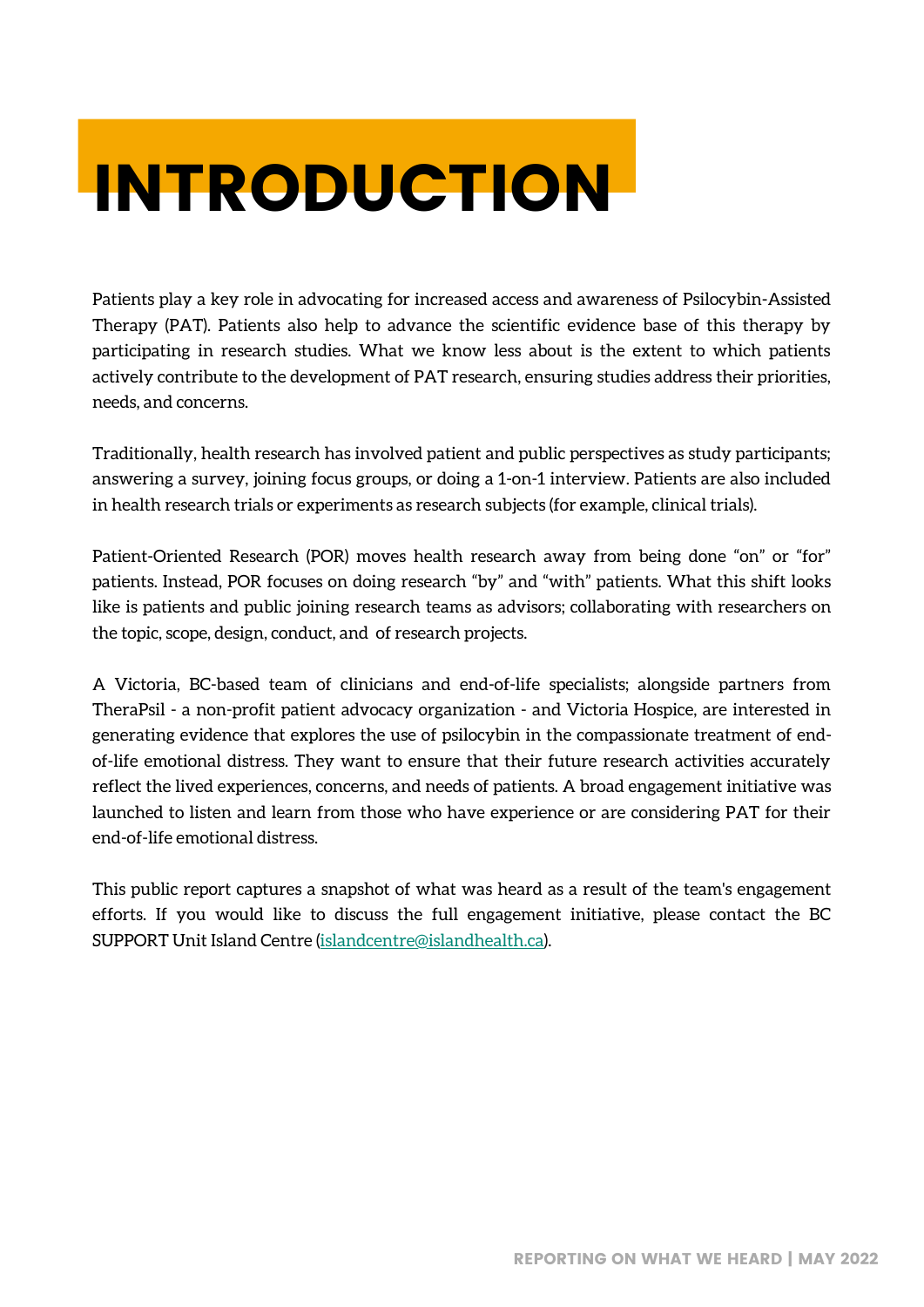### WHAT WE DID

The purpose of the engagement initiative was to listen and learn from those who have either received Psilocybin-Assisted Therapy (PAT) for the treatment of their end-of-life emotional distress ('Patients'/P) or those who are curious/considering PAT ('Curious Patients'/CP).

Engagement planning and design was guided by best practices in Patient-Oriented Research (POR) and public engagement from leading organizations including the BC SUPPORT Unit and the International Association for Public Participation.

With the goal of creating a low-barrier, non-intrusive engagement opportunity – giving respondents the chance to engage at a time and space of their choice – an online survey was designed. The survey ran November 1st, 2022 – January 31st, 2022 and was shared across the PAT community.

The survey focused on identifying:

- challenges and supports to PAT
- priority patient experiences
- the stages of PAT where patients had the most unanswered or outstanding questions.
- patient priorities for future Patient-Oriented Research

A total of 27 respondents competed the engagement survey; **seven** identified as having experience with receiving PAT (P) and **twenty** identified as someone considering PAT (CP). The only demographic similarity between these two groups is that the majority of them were over 60 years old. There were differences in gender and location of residence between the two groups.

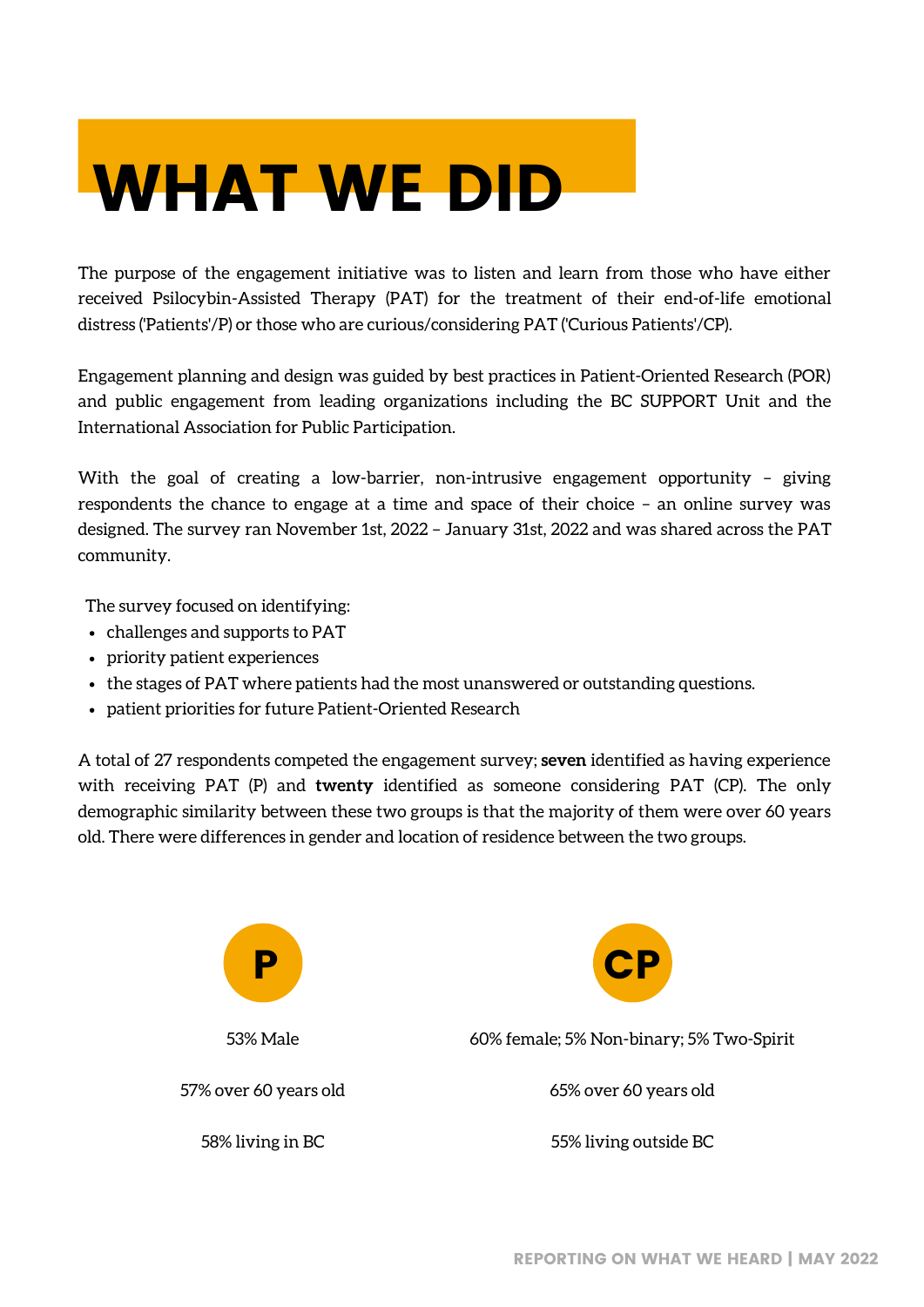# WHAT WE HEARD

In January 2022, Health Canada made changes to how individuals access PAT. At the time of the survey development and launch, acquiring a Section 56 exemption\* was the only legal way to access PAT. This survey captures feedback **before** the Health Canada PAT access changes.

This survey was also conducted via an open link that was accessible to anyone. These findings provide a window of insights into perceptions of those who participated in the survey and do not reflect the opinions of anyone but this group. Survey questions available [here](https://docs.google.com/document/d/e/2PACX-1vTtgsMD0VzsJC0a5ha1ile8GAIBfOwLKAVF-kvx93lnDI0ceNfwE8IH_5_8QFUbnDKeKeZ6pjpn8exY/pub).



#### *Challenges*

On a scale of 1 to 5, respondents were asked to indicate how big a list of challenges were or might be to them. The matrix-structured question used a 5 point Likert scale with 1 being not at all a challenge and 5 being a very big challenge.

The top challenges for patients were the **cost of treatment**, **acquiring a Section 56 exemption**, and the **fear of having a bad trip/experience**.

Curious patients perceived the biggest challenges associated with PAT to be **acquiring the exemption**, the **lack of support from a healthcare provider (HCP)**, and **acquiring the psilocybin.**



#### *Supports*

To learn more about the topic of supports, we asked respondents to indicate on a scale of 1 to 5, how helpful a list of supports were or might be to them. A rank of 5 meant the support was very helpful and 1 not at all helpful.

The top supports for both groups included the **help of an organization to support their application to request a Section 56 exemption** and **support from a HCP** (e.g., physician, psychologist, counsellor).

Patients also highlighted **financial support** as a top support; while curious patients perceived the **help of an organization to connect them with a trained HCP** as being a top support.

*\* Section 56(1) is a piece of legislation in the Canadian Drug & Substances Act. It states that the Minister of Health can allow the use of prohibited therapies (such as psilocybin) if, in his or her opinion, such an exemption is necessary for a medical or scientific purpose or is otherwise in the public interest. As of January 5th, 2022, Health Canada now requires all patients who are in need of medical access to psilocybin, for a serious or life-threatening illness, to first either access a clinical trial and/or attempt access through the Special Access Program (SAP). Health Canada is no longer accepting section 56 applications "unless it can be demonstrated that access to psilocybin was not possible through existing legal routes".*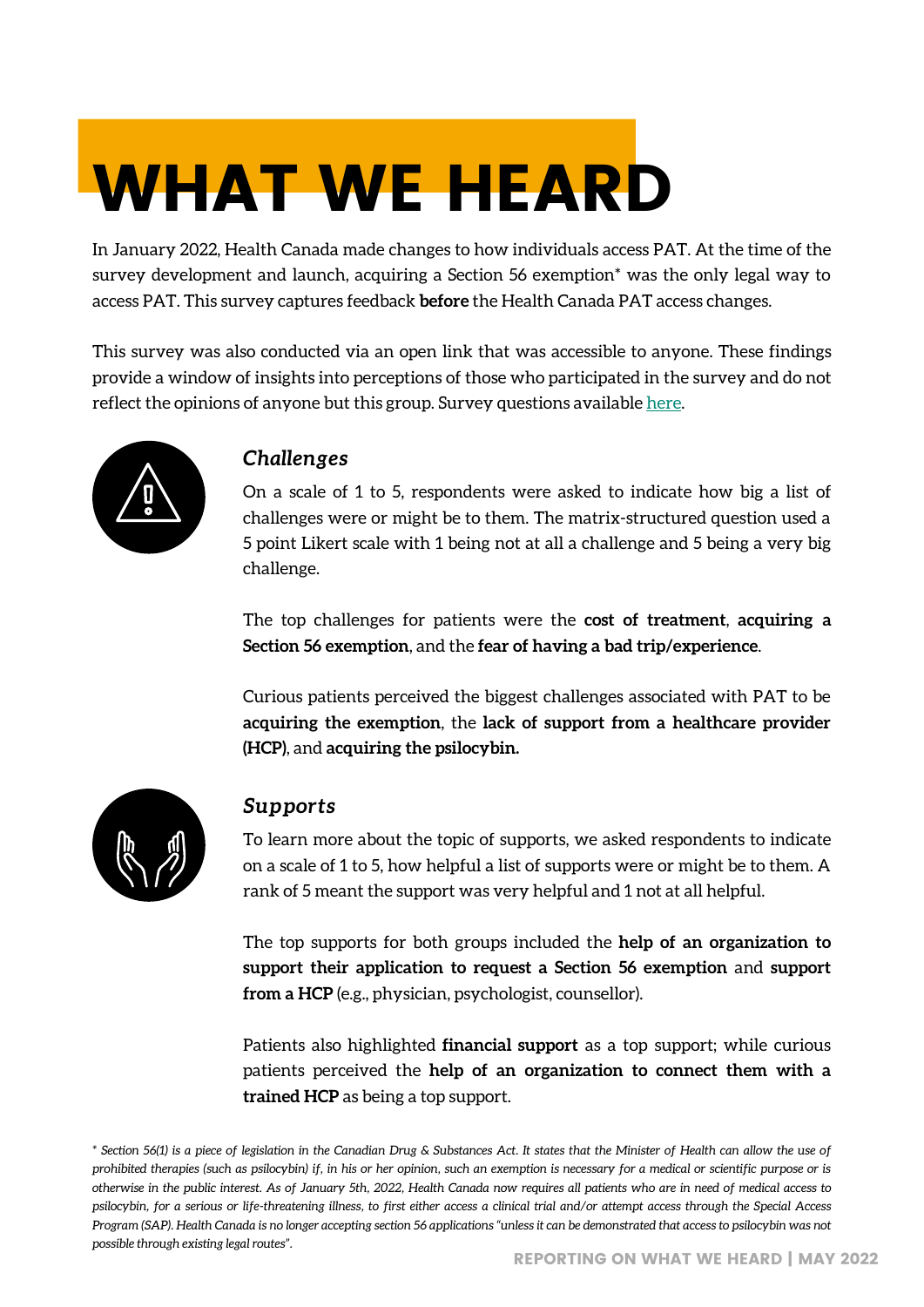# WHAT WE HEARD



#### *Patient Experiences*

Respondents were asked to indicate how important 11 different types of patient experiences were to them, where 1 meant not at all important and 5, very important. Examples of the kinds of patient experiences respondents were asked to rank included things like: The importance of receiving respectful and culturally safe treatment by the HCP; receiving clear information from the HCP; and Safety (no additional harm to patients).

For patients who have received PAT, the most important patient experiences were having **support from an HCP post-Psilocybin session** to help with integration; **receiving clear information from the HCP**, and **access to a safe source of psilocybin.**

Curious patients ranked a **reduction of end-of-life distress symptoms** and **spiritual/existential health** as being the most important patient experiences.



#### *Unanswered Questions*

There are five main stages or steps in PAT:

- Education (learning about the treatment to inform your decision)
- Pre-Psilocybin session (acquiring a Section 56 exemption and connecting with an HCP)
- Sourcing Psilocybin
- The Psilocybin session itself
- Post-Psilocybin session (discussing experiences and planning integration with the HCP)

To help identify where there may be information gaps around PAT, respondents were asked to rank the stages of treatment where they had the most unanswered questions where 1 meant the most and 5 the least.

Patients had the most unanswered questions in the **earlier stages** of the treatment (information to support making an informed decision about treatment; acquiring the exemption; and sourcing the psilocybin).

Curious patients had unanswered questions that span across **all treatment stages**, including pre-session, the session itself, and post-session.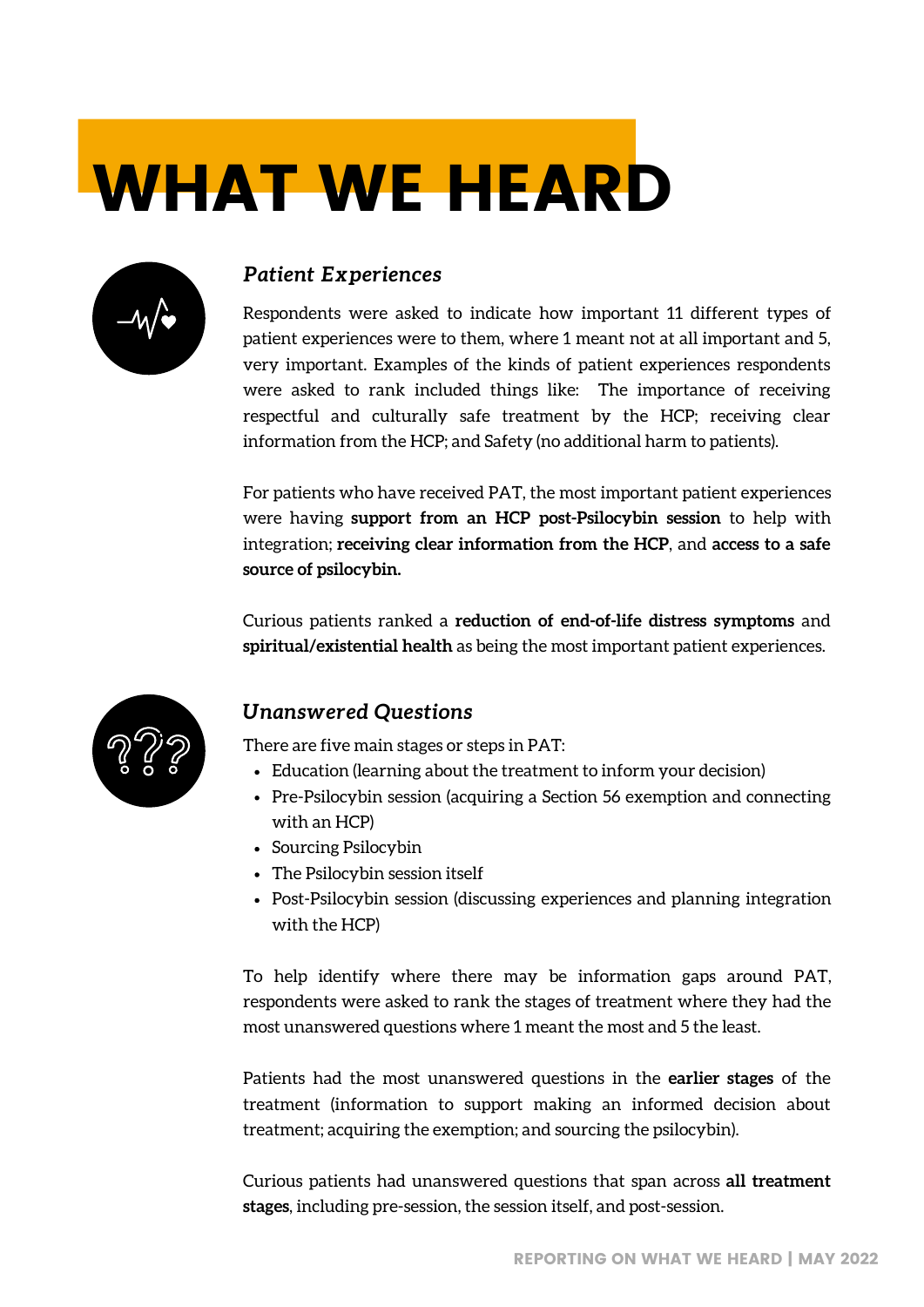# WHAT WE HEARD



#### *Future research priorities*

The last topic the team was interested in learning more about was future research priorities. Both patients and curious patients were asked about the most important aspects of PAT that research should explore next. The question was open text, allowing respondents to take their answers in whichever direction they wanted.

Patients who had experienced PAT were most interested in future research that explores experiences of the psilocybin session itself.

*"The experience MUST be personalized to the individual. If the therapy is provided in a group setting, the individual must be given an option to experience the psilocybin with privacy."*

*"The variety of experiences one could have."*

Curious patients had a much broader range of topics they thought future research should explore. There was interest in the physiological aspects of the therapy; the effectiveness of the treatment on distress and depression; the connection between the treatment and spirituality; and lastly the impact the treatment has on an individual's overall health and wellness.

*"How [psilocybin] changes the physiology of the brain."*

*"How long the effects last and if boosters are needed; any side effects?"*

*"The benefits of providing a reduction in fear or depression."*

*"The relationship between [psilocybin],spirituality, and mental health."*

*"The impact on individuals' feelings of wellbeing."*